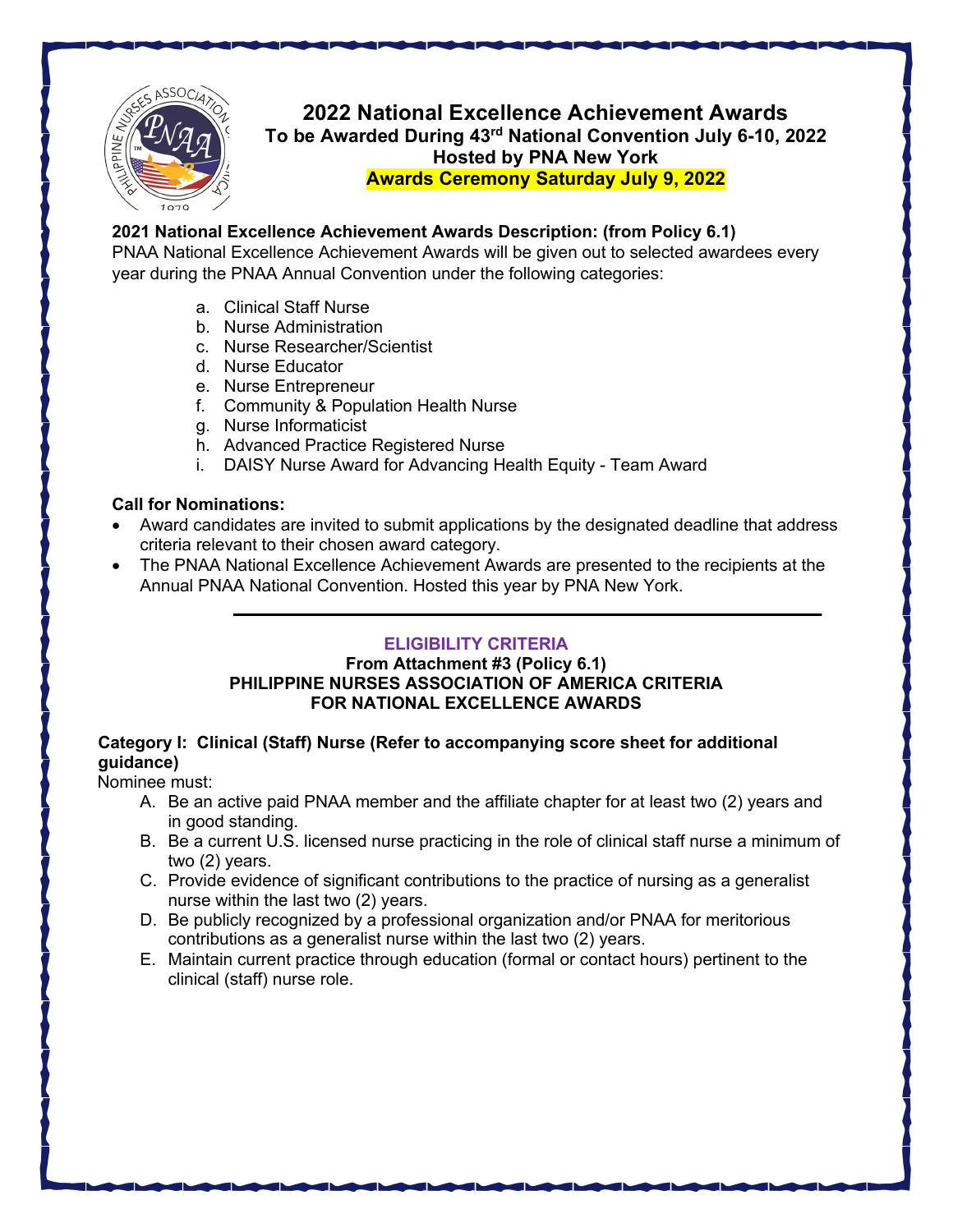# **Category II: Nurse Administrator/Manager (Refer to accompanying score sheet for additional guidance)**

Nominee must:

- A. Be an active paid PNAA member and the affiliate chapter for at least two (2) years and in good standing.
- B. Be a current U. S. licensed nurse practicing in the role of nurse administrator, director, or manager for at least two (2) years.
- C. Provide evidence within the last 10 years of innovative, impactful leadership in any healthcare setting (i.e., acute, chronic, ambulatory, community, or long-term care) within the last five (5) years.
- D. Be publicly recognized for significant contributions to nursing leadership/management and/or PNAA within the last ten (10) years.
- E. Maintain current in role through education (formal or contact hours) directly related/relevant to the nurse administrator/manager role.

# **Category III: Nurse Researcher/Scientist (Refer to accompanying score sheet for additional guidance)**

Nominee must:

- A. Be an active paid PNAA member and the affiliate chapter for at least two (2) years and in good standing.
- B. Be a current U.S. licensed nurse practicing nurse in the role of nurse researcher (individual or team) for the last five (5) years.
- C. Provide evidence (i.e., study or manuscript abstract) of their role as a principal or coinvestigator of a completed research study or evidence-based project in a health care setting within the last ten (10) years.
- D. Be publicly recognized for significant contributions through research to the practice of nursing and/or PNAA within the last ten (10) years.
- E. Maintain current in role through education (formal or contact hours) directly related/relevant to the nurse researcher/scientist role.

## **Category IV: Nurse Educator (Refer to accompanying score sheet for additional guidance)** Nominee must:

- A. Be an active paid PNAA member and the affiliate chapter for at least two (2) years and in good standing.
- B. Be a current U. S. licensed nurse educator/faculty affiliated with a School or College of Nursing or practices in an in-service/continuing education role for the last two (2) years.
- C. Provide evidence (i.e., curriculum development, teaching plan, Awards of teaching and learning project) of their role as nurse educator within the last five (5) years.
- D. Be publicly recognized for significant contributions through nursing education to the practice of nursing and/or PNAA within the last ten (10) years.
- E. Maintain current practice through education (formal or contact hours) directly related/relevant to the nurse educator role.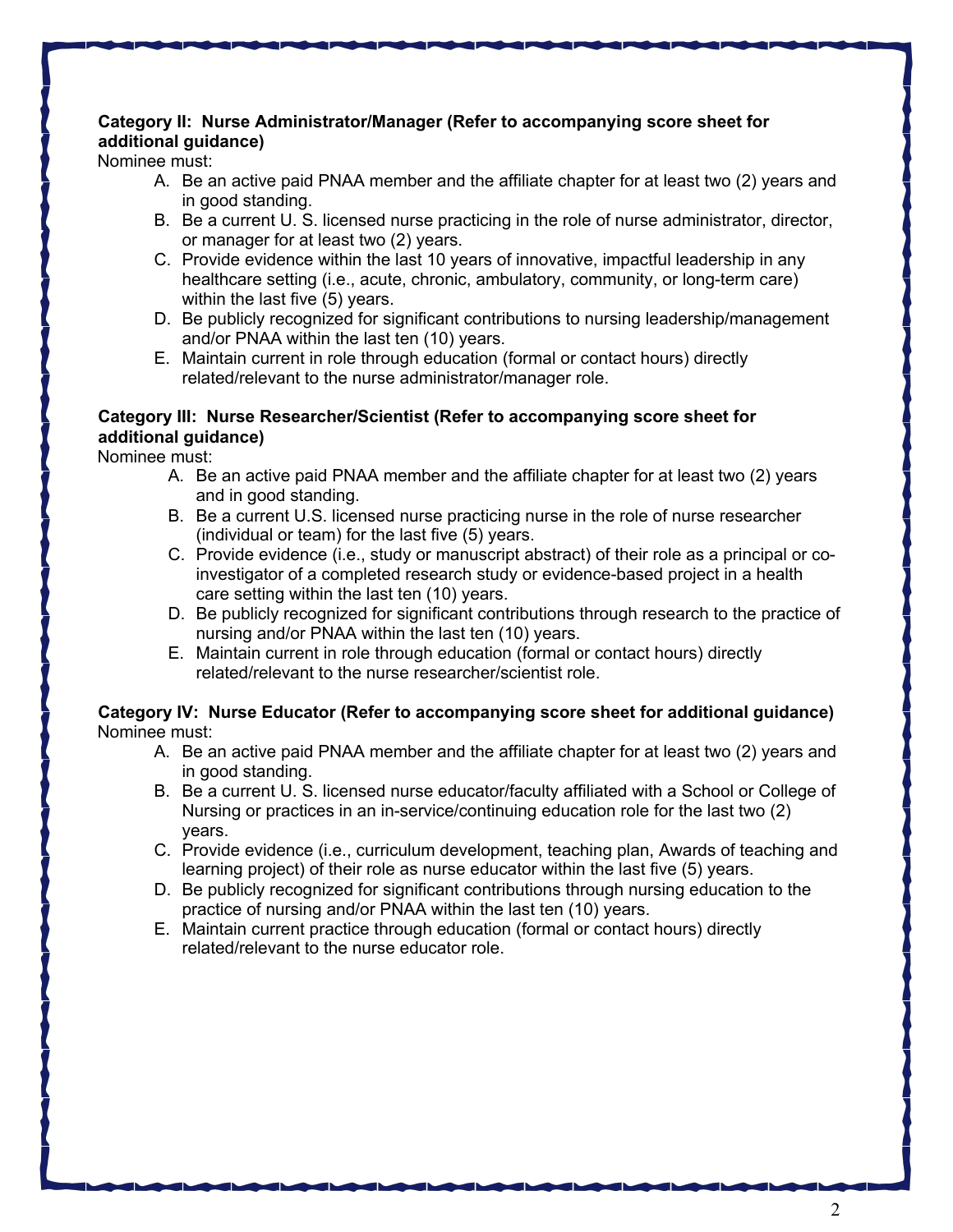# **Category V: Community & Population Health Nurse (Refer to accompanying score sheet for additional guidance)**

Nominee must:

- A. Be an active paid PNAA member and the affiliate chapter for at least two (2) years and in good standing.
- B. Be a current practicing U.S. licensed community and population health nurse for at least two (2) years.
- C. Provide evidence (i.e., president/chairperson/project leader of at least one (1) established professional nursing, civic, or community organization) in their role as community and population health nurse within the last five (5) years.
- D. Be publicly recognized for significant contributions through community and population health nursing on the image and quality of life for the Filipino community at large to the profession and/or PNAA within the last ten (10) years.
- E. Maintain current practice through education (formal or contact hours) directly related/relevant to the community and population health nurse role.

### **Category VI: Nurse Entrepreneur (Refer to accompanying score sheet for additional guidance)**

Nominee must:

- A. Be an active paid PNAA member and the affiliate chapter for at least two (2) years and in good standing.
- B. Be a current practicing U.S. licensed nurse entrepreneur engaged in a health-related enterprise for at least two (2) years.
- C. Provide evidence (i.e., Business model for legal nurse consultant, wellness coach, nurse staffing, nurse blogger/free-lance writer) in their role as nurse entrepreneur within the last five (5) years.
- D. Be publicly recognized for significant contribution to the professional and personal growth and socioeconomic well-being of person(s) and/or PNAA directly related/relevant to the nurse entrepreneur role within the last ten (10) years.
- E. Maintain current practice through education (formal or contact hours) directly related/relevant to the nurse entrepreneur role.

# **Category VII: Advanced Practice Registered Nurse (APRN) (Refer to accompanying score sheet for additional guidance)**

Nominee must:

- A. Be an active paid PNAA member and the affiliate chapter for at least two (2) years and in good standing.
- B. Be a current U.S. licensed and Board-certified Advanced Practice Registered Nurse in the role of Certified Registered Nurse Anesthetist (CRNA), Clinical Nurse Specialist (CNS), Certified Nurse Practitioner (CNP), or Certified Nurse Midwives (CNM) for at least two (2) years.
- C. Provide evidence (i.e., Practice Guidelines, Care Protocols) of significant contribution through evidence-based development of innovative ideas and programs to improve patient care access and diagnosis, nursing practice, health promotion and disease prevention in their APRN role within the last five (5) years.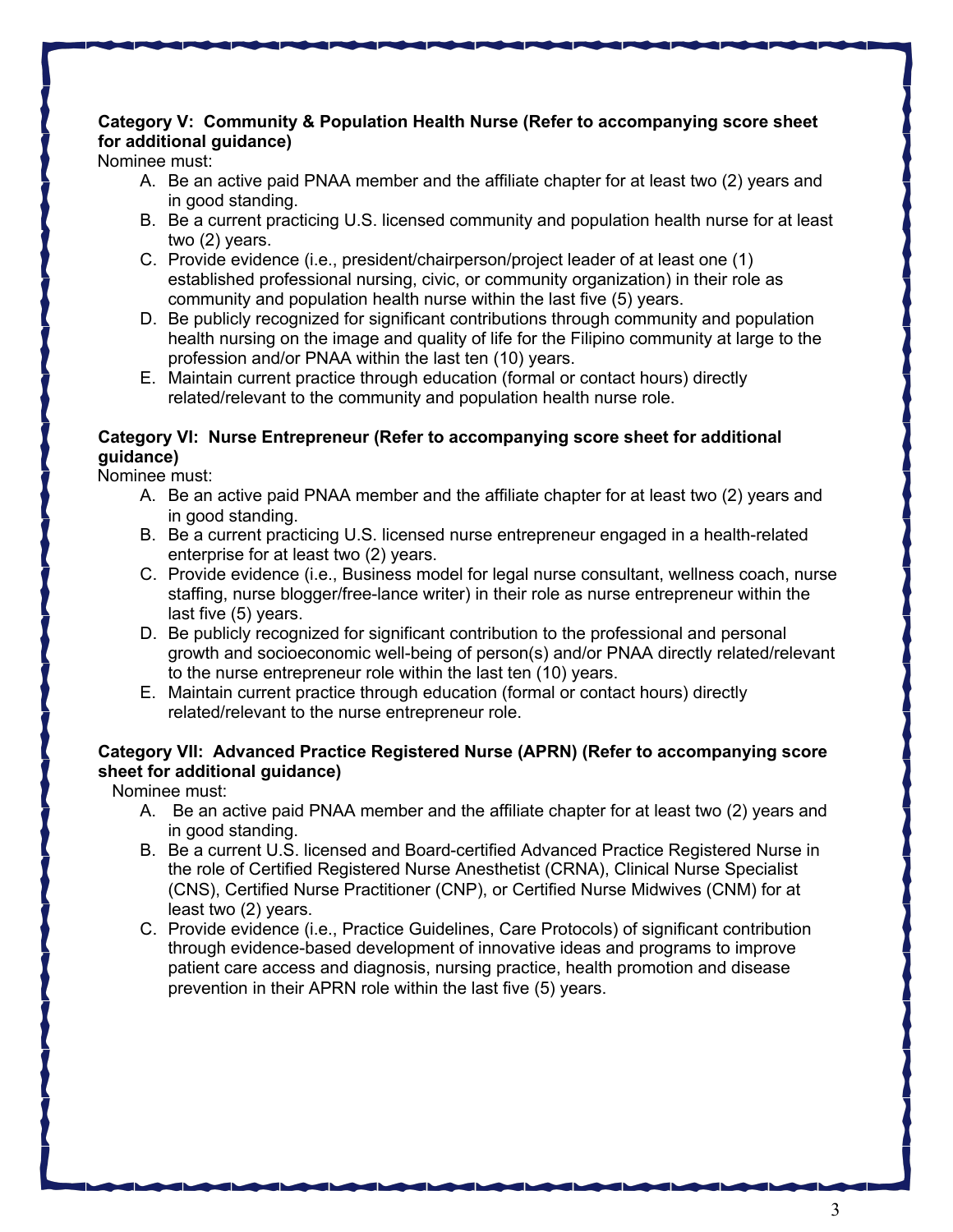- D. Be publicly recognized for significant contribution to the practice of Advanced Practice Clinical Nursing and persons served and/or PNAA directly related/relevant to the APRN role within the last ten (10) years.
- E. Maintain current practice through education (formal or contact hours) directly related/relevant to the APRN role.

## **Category VIII: Nurse Informaticist (Refer to accompanying score sheet for additional guidance)**

Nominee must:

- A. Be an active paid PNAA member and the affiliate chapter for at least two (2) years and in good standing.
- B. Be a current U.S. licensed practicing nurse informaticist or nurse informatics leaders within a non-nursing health care organization for at least two (2) years.
- C. Provide evidence (i.e., clinical system development, implementation and/or optimization of patients/consumers and/or uniquely applied clinical systems tools and techniques impacting clinician workflow/productivity) of significant contribution to health-care systems within the last ten (5) years.
- D. Be publicly recognized for significant contributions to the practice of nursing informatics and/or PNAA within the last ten (10) years.
- E. Maintain current practice through education (formal or contact hours) directly related/relevant to the nurse informaticist role.

## **Category IX: DAISY Nurse Award for Advancing Health Equity - Team Award (Refer to accompanying score sheet for additional guidance)**

Nominated Team must:

- A. Be active paid PNAA members and the affiliate chapter and in good standing.
- B. Collaborate with a designated team leader or a chapter leader in community health initiatives to advance health equity.
- C. Be comprised of a minimum of five (5)-chapter members (may include chapter officers)
- D. Function as role models of collaboration and teamwork during community health initiatives as evidenced by submitted community nominations.
- E. Create initiatives in the community promoting health equity that address social determinants of health (i.e., economic stability, education access and quality, health care access and quality, neighborhood and build environment, social and community context)
- F. Demonstrate a culture of compassion, trust, respect, stewardship, professionalism, integrity, and excellence with the target community and/or population as evidenced by submitted community nominations.

# **INFORMATION ON ON-LINE APPLICATION PROCESS (AKA "checklist")**

- 1.  $\Box$  Current members may apply for the National Excellence Achievement Awards each year
	- a. **Note:** May apply to a different Category three (3) years after the date of award acceptance.
- 2. ¨ The application for the PNAA Awards is online through **Google Forms**.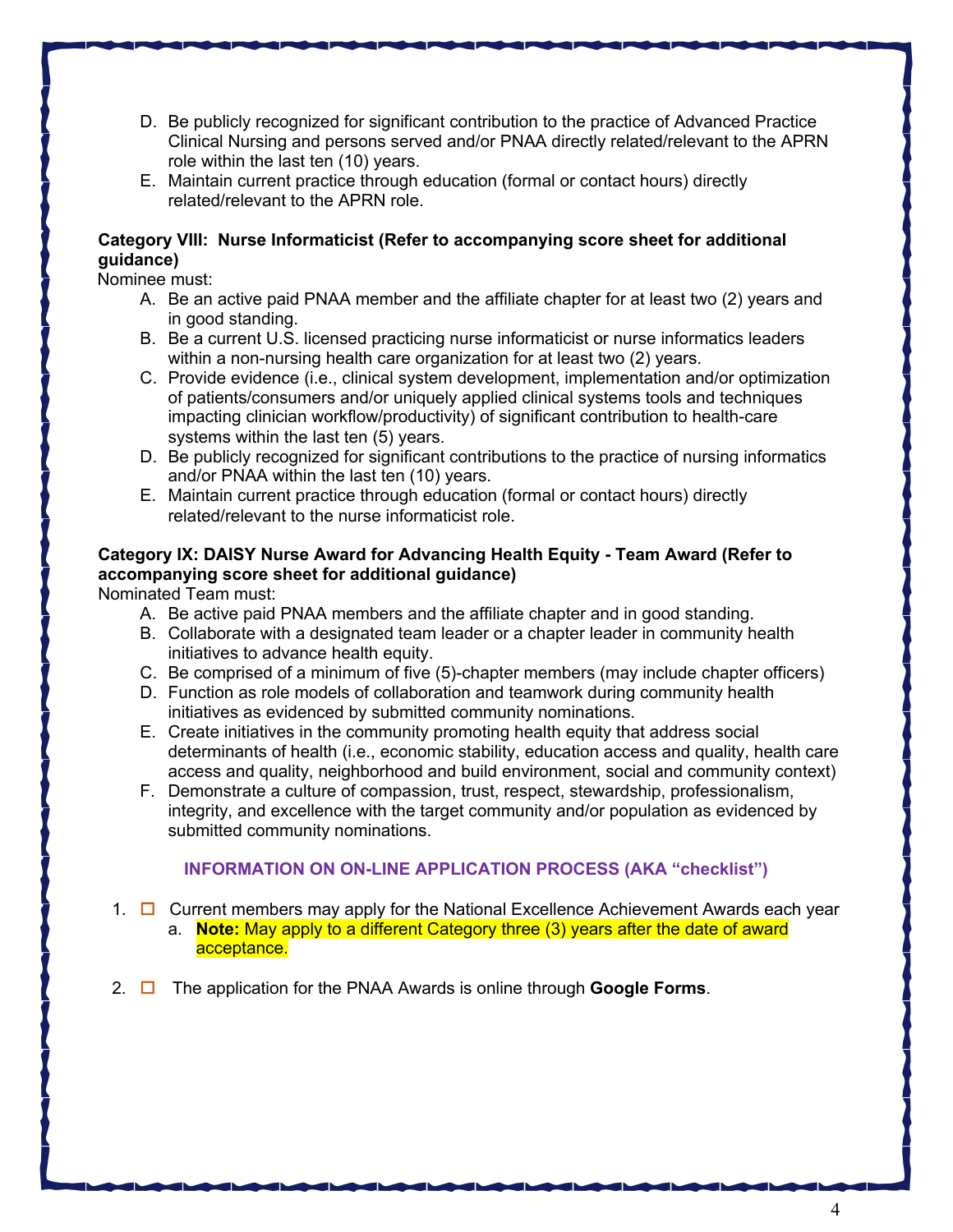- 3.  $\Box$  To streamline the process, please read the instructions below to facilitate ease of completing the application.
- 4. ¨ The deadline for submitting applications is **MONDAY MAY 16, 2022, at these times:**
	- a. 6:00 p.m. Hawaii Time
	- b. 9:00 p.m. Pacific Time
	- c. 10:00 p.m. Mountain Time
	- d. 11:00 p.m. Central Time
	- e. 1200 Midnight Eastern Time
- 5. □ **Note**: After these times, Google Forms will stop accepting online applications. The Awards Committee only accepts applications that are date- and time-stamped on or before the deadline as generated by Google Forms. *If you are in the middle of completing the online application and you passed the deadline (date and time), you will not be able to submit your application.* **It is highly advised to apply early; and not wait until the last minute. AND to attend scheduled working zoom sessions for applicants (contact your chapter president and/or RVP)**
- 6. ¨ The Awards Committee is **NOT** responsible for late submissions or inability of applicants to submit through Google Forms due to issues with Wi-Fi, internet, Google software (e.g., the system is down), etc.
- 7.  $\Box$  Only documents with clear texts/images will be taken into consideration. Any documents deemed unreadable, blurry, distorted, etc., by the Awards Committee, will be excluded from the review.
- 8. □ **To promote consistency and equal opportunity,** 
	- a. All submissions accepted for review ONLY through the **official Google Forms platform**; any other form of submission (e.g., postal mail, email, hand delivery, printed/texted copies etc.) are not accepted/eligible for review.
	- b. Additionally, the **years/time frames within category** criteria are provided to help the committee **determine current practice and NOT** to put a boundary on eligible years of nursing practice for all award categories. The often question arises, "What does it mean in APRN role/award category when it asks for evidence of contribution within in five (5) years and evidence of recognition within ten (10) years? (See category criteria for specific practice years)
		- i. This criterion means that a nurse who provides evidence in their application of *contribution* after at least 1 year into their nursing practice within the last five (5) years of application **AND** evidence of *recognition* at least 1 year into their nursing practice within the last ten (10) years will be reviewed favorably.
	- c. Definitions for contribution and recognition, the two overarching elements of excellence award criteria.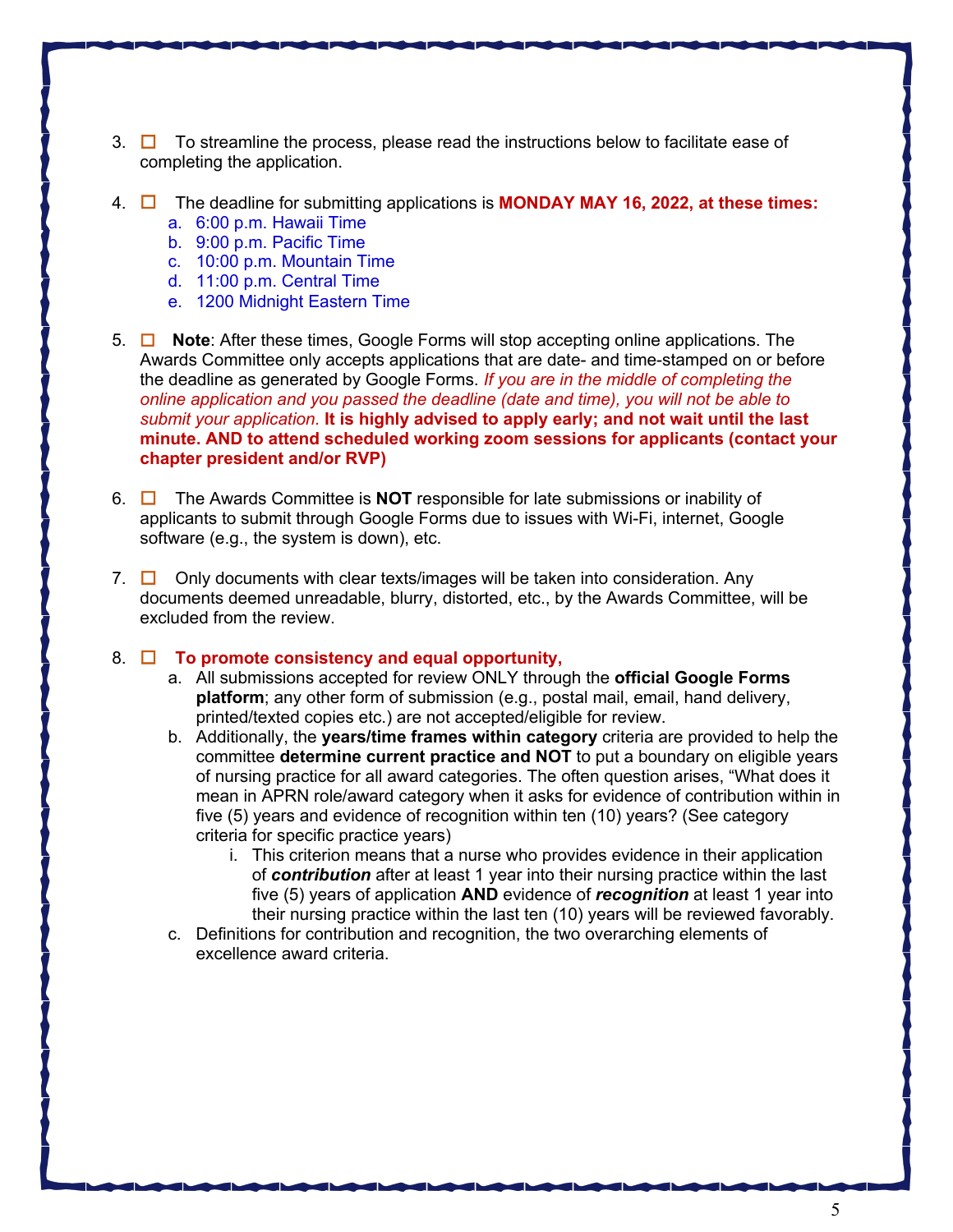- i. CONTRIBUTION = what **YOU** have given/imparted to the discipline of nursing. For example, article, practice guideline, volunteer time in professional nursing role locally or nationally.
- ii. RECOGNITION = what **OTHERS** have noted/acknowledged/endorsed about what you have given/imparted to your nursing practice. For example, local or national award (s), new/renewed certification by professional nursing organization, promotion/advancement in your nursing role.
- 9.  $\Box$  If selected as one of the recipients of the PNAA Excellence Nursing Awards, each recipient will receive a letter of notification from the Awards Committee Chair no later than June 6.
- 10.  $\Box$  Each recipient is expected to be present during the Awards Ceremony (Saturday July 9) at the PNAA National Convention to receive the award. *Awardees will receive a paid dinner ticket as committee budget permits.*

#### **SPECIFIC ON-LINE GOOGLE FORM INSTRUCTIONS (additional "checklist" elements!)**

- 1. ¨ Application occurs through **Google Forms platform**. This requires that you log in to your Google account (e.g., Gmail) to complete the application form. If you do not have an existing Google account, **PLEASE CREATE one before proceeding**.
- 2. **All documents uploaded to the online application form must be in PDF file format; except for your headshot photo, it must be in a JPEG file format.**
	- a. □ You may upload one (1) PDF file of your COMPLETE application.
	- b.  $\Box$  Please make sure you scan all your documents as PDF and save them FIRST within a master WORD (or other word processing program) and then convert/save as **one (1) single PDF file for upload in Google form.**
	- c.  $\Box$  Give your "master application file"/document a title. Name your file using the following naming format:
		- last name, followed by your first name, the award category, and date of submission
		- Example: Angel.Ocampo\_clinicalstaffnurse.5.16.2022
		- It is recommended you create a designated folder on your computer where you can save all your application documents. This will facilitate the ease of collating your documents to scan, convert to pdf file, add to "master application file" that you will upload to Google Forms.

#### 3. **Email Address:**

a.  $\Box$  Provide the email address where you want to be contacted of the result of your application. Preferably the "new" Gmail account you created for the purpose of this application.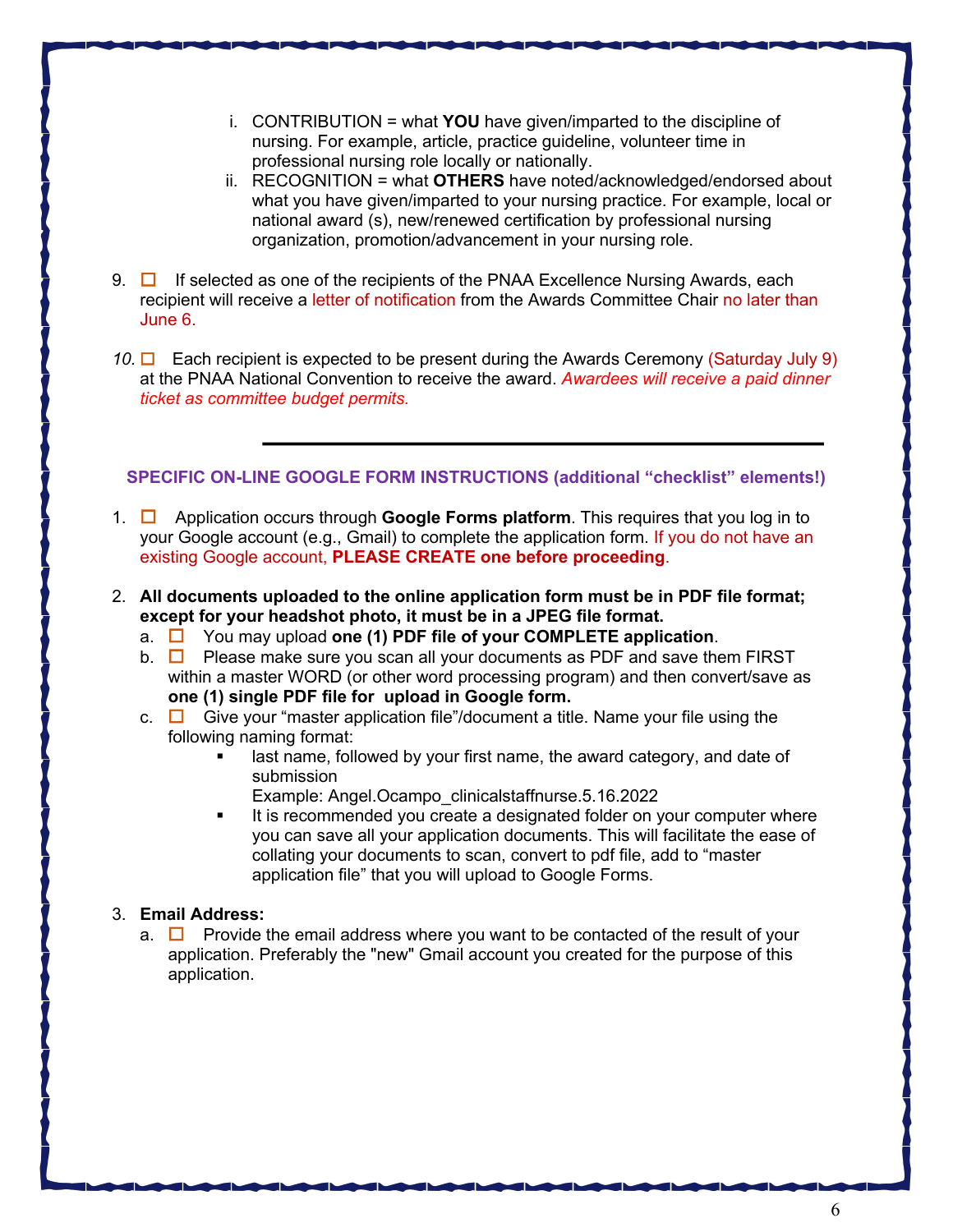### 4. **Your Photo:**

- a.  $\Box$  It is expected you be dressed in business attire in your headshot photo. Failure to comply with this requirement could result in disqualification. *DAISY team award, submit one team photo.*
- b.  $\Box$  Save your photo as a JPEG file following the naming format your.name\_awardcategory. (i.e., nurse researcher) date of submission
- c.  $\Box$  You will be required to sign a Photo Release Consent in the online application in Google Forms.

### 5. **DAISY team award applicants**: Follow prompts within on-line application.

- a. Give your team a name is descriptive of your team project.
- b. Include nominee endorsement write up in your application.
- c. In your application Identify the health determinant(s) focus for your project from the following: economic stability; education access and quality; health care access and Quality; neighborhood and built environment; Social and Community context.
- d. Within your focus of health determinant(s) highlight how the team (see criteria):
	- i. Promoted Equity by *Improved perception* among key stakeholders
	- ii. Influenced/Implemented *Change* by describing outcomes.
	- iii. Taught others by describing how effective quality improvement and/or community programming *reduced gaps*.
- e. Feel free to include storyboard of pictures and/or stakeholder comments in your write up.

### 6. **Personal Statement section of application:** *(not required for DAISY team Application)*

- *a.*  $\Box$  The 500-word statement should address the quality of your professional persona relevant to the award category. Answer the question "*To what degree do my contributions and recognitions make me highly eligible for the award I am applying for?*
- *b.* □ Label this portion of your application with the heading "Personal Statement" and save file.

### 7. **Nominator Statement section of application: (***to applicant: highly suggest sharing this info with your nominator)*

*b.*  $\Box$  Work with your nominator to construct a statement that addresses, in 350 word or less, a brief focused summary describing the degree to which you, the nominee/applicant, achieved the

criteria (contribution & recognition locally and non-local within award category). Please ask your nominator to include a brief example of sustained and/or potential sustained involvement with PNAA and/or Affiliate chapters. Avoid simply listing contributions and recognitions. These are included in the applicants' submission packet. Answer the question "*To what degree has the nominee demonstrated via evidence of contribution and recognition (see definitions above) they are highly eligible for the award they have applied for?"* 

 $c.$   $\Box$  Label this portion of your application "Nominator Statement" and save the file.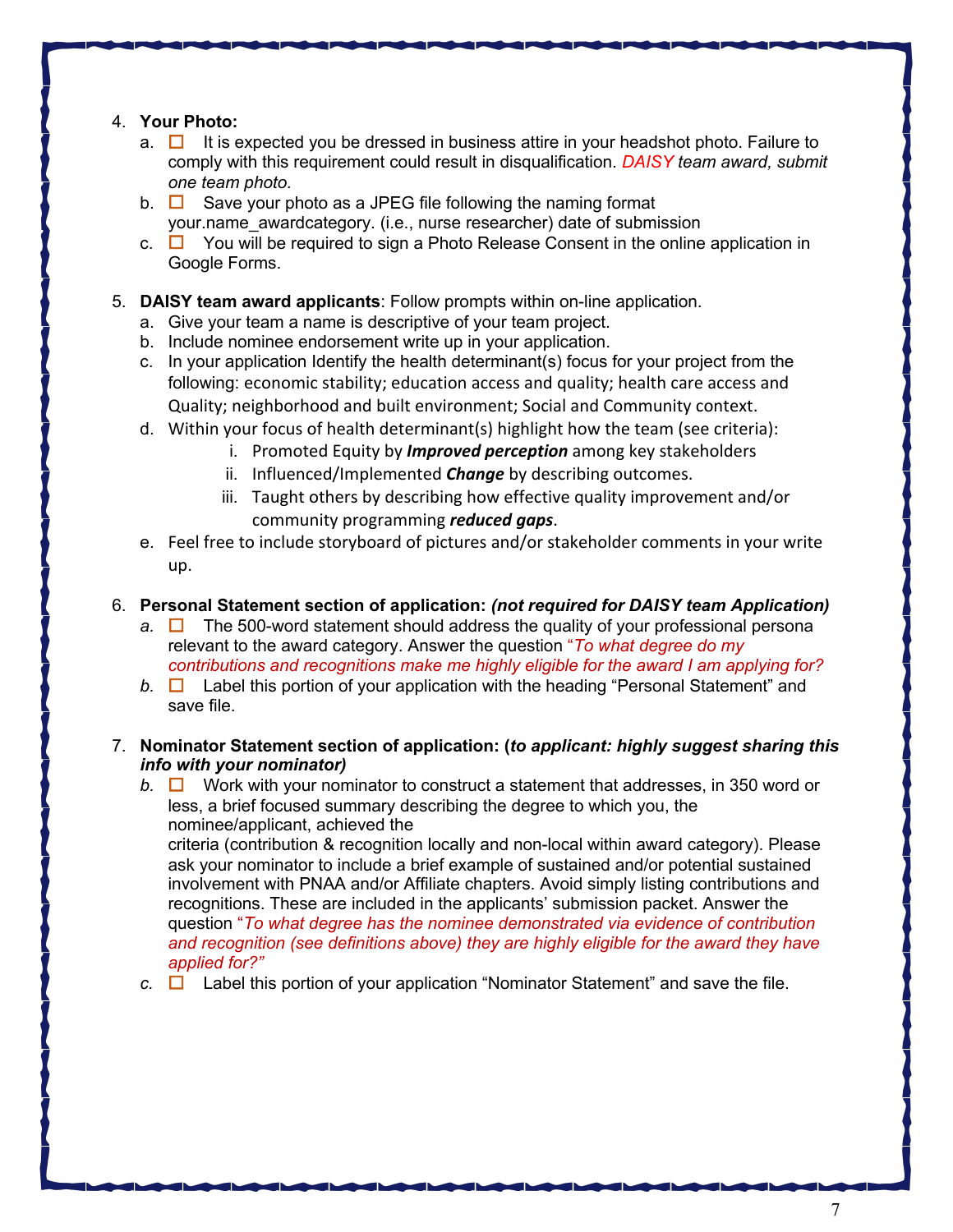- 8. **Contribution Section of your application (**what **YOU** have given/imparted to your nursing practice/ discipline of nursing) *(not required for DAISY team Application)*
	- a.  $\Box$  Gather your chosen exemplars of contributions made within the specific timeframe stated in the criteria for your award category.
	- b.  $\Box$  Scan and save into a SINGLE PDF file ALL CONTRIBUTION relevant items (i.e., articles in peer-reviewed journals, chapters in reference books/textbooks, posters presented, and newsletters written for a professional organization, hospital/unit, Inside PNAA, etc.) to verify your nursing contributions in your chosen award category.
	- c.  $\Box$  Then copy and paste this pdf collection of contribution documents into your "Master" application file" under the Heading "contributions".
	- d.  $\Box$  **NOTE:** The Awards Committee cannot provide exhaustive examples of types of contribution documentation. Please **consult with your nominator** to determine what you want to include to accentuate how you meet the criteria that positions you as a highly competitive applicant in your chosen award category.
- 9. **Recognition (**what **OTHERS** have noted/acknowledged/endorsed about what you have given/imparted to your nursing practice/discipline of nursing) **section of your application: (not required for DAISY team Application)**
	- a.  $\Box$  Gather and submit your chosen exemplars of recognition (i.e., WOCN, CNE, OCN, APRN-BC) that are current (see specific timeframe within the criteria) in chosen award category
	- **b.** □ **NOTE:** BLS, ACLS, PALS, etc. are **NOT** acceptable documentation of recognition because they are certifications necessary to maintain your nursing license and position in a particular role and not the same as what OTHERS note as exemplary about your work as a nurse.
	- c.  $\Box$  Nominations to an award in lieu of actual recognition awards are acceptable forms of recognition.
	- d.  $\Box$  Scan and save into a SINGLE PDF file ALL documents of recognition such as certificates of award/recognition or any form of document that verifies how OTHERS have endorsed your nursing achievements specific to your chosen award category.
	- e.  $\Box$  Then copy and paste this pdf collection of recognition documents into your "Master" application file" under the Heading "contributions".
	- f.  $\Box$  **NOTE:** The Awards Committee cannot provide exhaustive examples of types of recognition documentation. Please **consult with your nominator** to determine what you want to include that accentuates how you meet the criteria that positions you as a highly competitive applicant in your chosen award category.

## 10. **Continuing Education section of your application** *(not required for DAISY team Application):*

- a.  $\Box$  Gather and scan relevant continuing education documents (i.e., evidence of completed contact hours, course units with grade, recent degree diploma) within the specific timeframe stated in the criteria for your chosen award category.
- b.  $\Box$  Add up, and indicate in this section of your application, the TOTAL number of contact hours you wish considered.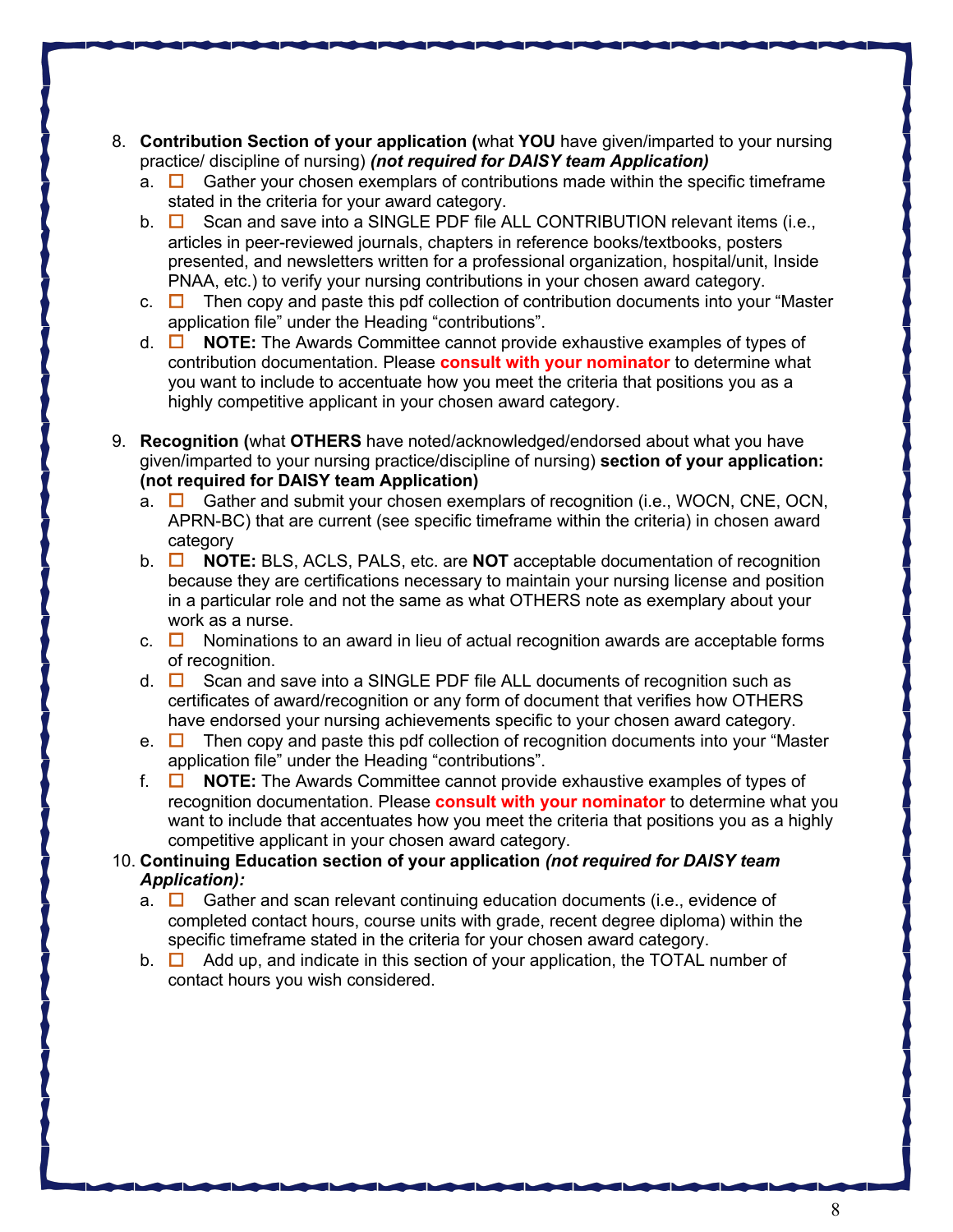c.  $\Box$  Then copy and paste this pdf collection of continuing education documents into your "Master application file" under the Heading "continuing education".

#### 11. **Confirmation of Information and submission:**

- a.  $\Box$  You will be required, in the on-line application, to attest that the information you provide in the is true to the best of your knowledge.
- **b.** □ After you click the **SUBMIT** button, *do not refresh, do not click the back button, or close your browser: you will LOSE YOUR ENTRIES* and you will have to re-start the online application process. And depending on your internet connection, it may take several minutes for the online form to be submitted. **BE PATIENT!**
- c. You know you have successfully completed the online application when you see a message like the one below.



d. You will also receive a confirmation at the email address you provided on the online application. This is the same email where you will be contacted of the outcome of your application.

#### **SCORE SHEET PROVIDED BELOW FOR YOUR GUIDANCE**

### **FOR DETAILED SCORE SHEET REFER TO Attachment 4 of POLICY 6.1 (page 12) located at**

**https://drive.google.com/file/d/17H5FzUEHxqb7Yctk-NRz5Q9lpJtnxRAT/view**

| PIVAA AWARDS SCOTTING TOOI (Based OII 2021 Approved P&P) |                 |                          |                                |                                     |                      |                      |                       |               |                        |                 |                      |                      |              |  |
|----------------------------------------------------------|-----------------|--------------------------|--------------------------------|-------------------------------------|----------------------|----------------------|-----------------------|---------------|------------------------|-----------------|----------------------|----------------------|--------------|--|
| Name of Evaluator:                                       |                 |                          |                                |                                     |                      |                      | <b>DATE:</b>          |               |                        |                 |                      |                      |              |  |
|                                                          |                 |                          |                                |                                     |                      |                      |                       |               |                        |                 |                      |                      |              |  |
| Applicant                                                | Award           | <b>Active Membership</b> | <b>CONTRIBUTION = what YOU</b> | <b>RECOGNITION = how &amp; what</b> | <b>Continuing</b>    | <b>Yrs of Exp in</b> | <b>DAISY:</b>         | <b>DAISY:</b> | <b>DAISY:</b>          | <b>DAISY:</b>   | <b>DAISY:</b>        | <b>DAISY:</b>        | <b>TOTAL</b> |  |
|                                                          | Number Category | $2-3$ yrs = 1 pt;        | DO within award category       | <b>OTHERS SEE about your work</b>   | <b>Education</b>     | <b>Category</b>      | <b>Active Chapter</b> | Nominee       | Licensed               | <b>Promotes</b> | Show                 | <b>Teaches</b>       | (100 Points) |  |
|                                                          |                 | $3-5$ yrs = 2 pts;       | (i.e. Articles, presentations, | within award category               | (20 <sub>pts</sub> ) | (5 pts; 2-3 yrs      | Membership of         | Endorsement   | <b>Nurses</b>          | Equity          | Change               | <b>Others</b>        |              |  |
|                                                          |                 | >5 yrs=5 pts             | community activities           | (i.e. Awards, Professional          |                      | $=1, 3-5$ yrs $=2,$  | team                  | (5 Points)    | $(10 \text{ max pts})$ | (25pts)         | Outcome              | (25 <sub>pts</sub> ) |              |  |
|                                                          |                 | (5 <sub>pts</sub> )      | relevant to category)          | Afiliation spicific to              |                      | $>5$ yrs =5)         | (10 <sub>pts</sub> )  |               |                        |                 | (25 <sub>pts</sub> ) |                      |              |  |
|                                                          |                 |                          | (40 pts tota possiblel;        | Category)                           |                      |                      |                       |               |                        |                 |                      |                      |              |  |
|                                                          |                 |                          | $local = 20.$                  | (30 pts total possible;             |                      |                      |                       |               |                        |                 |                      |                      |              |  |
|                                                          |                 |                          | national/international=20)     | $local = 15,$                       |                      |                      |                       |               |                        |                 |                      |                      |              |  |
|                                                          |                 |                          |                                | National/internation=15)            |                      |                      |                       |               |                        |                 |                      |                      |              |  |
|                                                          |                 |                          |                                |                                     |                      |                      |                       |               |                        |                 |                      |                      | 0            |  |
|                                                          |                 |                          |                                |                                     |                      |                      |                       |               |                        |                 |                      |                      | $\Omega$     |  |
|                                                          |                 |                          |                                |                                     |                      |                      |                       |               |                        |                 |                      |                      |              |  |
| 3                                                        |                 |                          |                                |                                     |                      |                      |                       |               |                        |                 |                      |                      |              |  |
|                                                          |                 |                          |                                |                                     |                      |                      |                       |               |                        |                 |                      |                      | $\Omega$     |  |
|                                                          |                 |                          |                                |                                     |                      |                      |                       |               |                        |                 |                      |                      | $\Omega$     |  |
|                                                          |                 |                          |                                |                                     |                      |                      |                       |               |                        |                 |                      |                      |              |  |

**ACCESS LINK TO GOOGLE APPLICATION FORM FOR YOUR CHOSEN AWARD CATEGORY ON NEXT PAGE**

**REMEMBER THE DEADLINE IS MONDAY MAY 16 MIDNIGHT EST See page 4 above for your time zone**